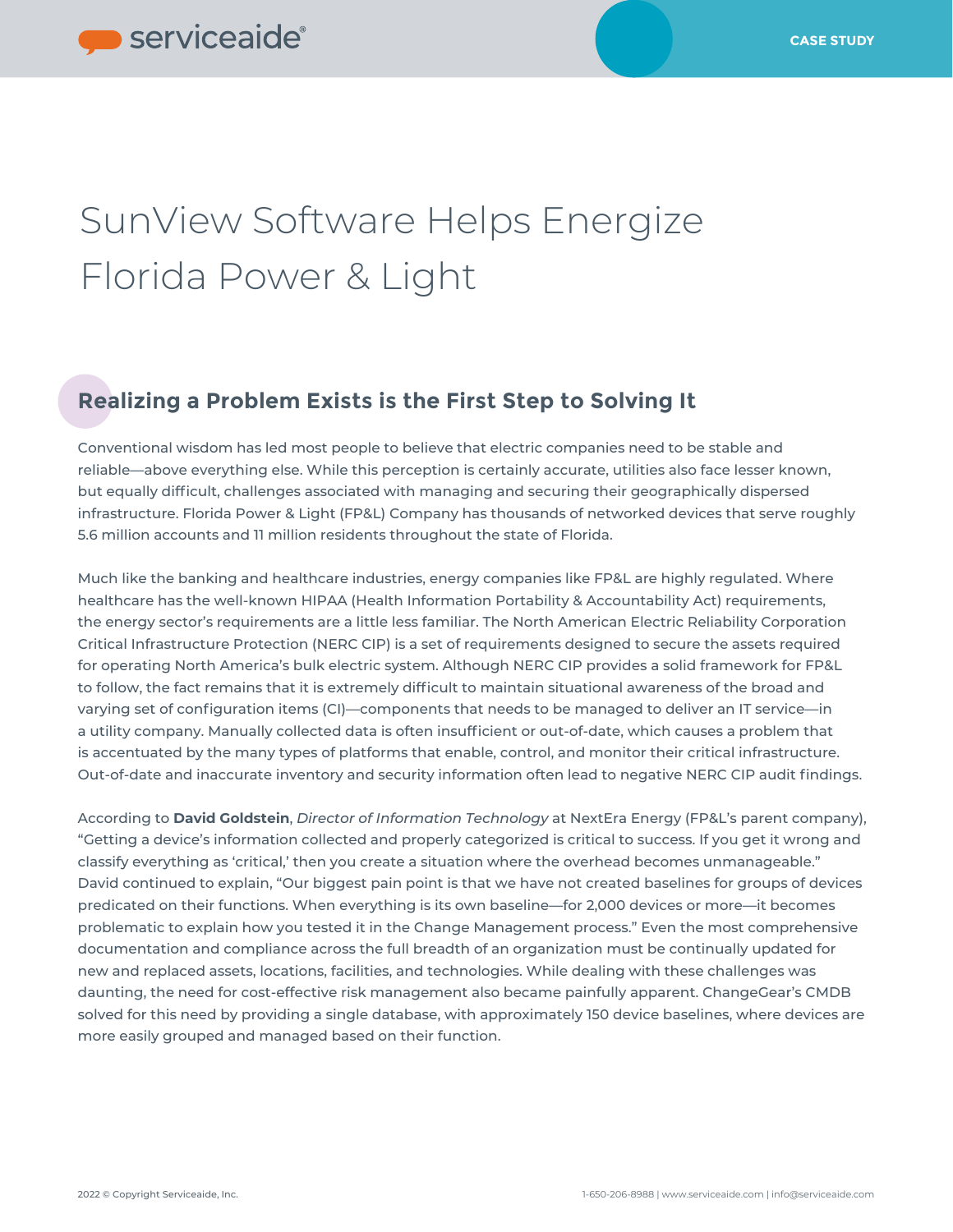FP&L was previously using IBM Tivoli Netcool Configuration Manager (ITNCM) to manage the configuration of their network devices. According to David, "Everyone was their own 'special snowflake' in terms of the way they were using ITNCM for baseline management. They weren't even getting the right deviations. They were only seeing the differences because they were comparing how the device(s) looked before the change [e.g., firmware upgrade, bug fix, full replacement, etc.]—not how they should look now, in accordance with current policies." This created a tremendous amount of risk, from a Compliance point of view.

At that moment, FP&L realized they needed a better way to group similar assets together and create baselines for each of those groups. When David began testing alternative software tools and applications, he discovered the power of SunView Software's ChangeGear 8 Change Manager for Business Compliance with Tripwire integration and became the advocate for migrating to this new solution.

#### **Implementing Change Requires Overcoming Internal Challenges**

To thrive in the digital economy, utility companies need to increase their agility—their capacity for sensing challenges and opportunities and for quickly mobilizing the organization in response. Agility, however, does not mean destabilizing a utility's assets or operations. Greater agility can make assets safer and more reliable by enabling companies to anticipate, detect, and resolve problems faster than ever before. Making this happen, though, requires support from senior leaders and, ultimately, from your entire organization.

One challenge that FP&L's IT team ran into was trying to persuade senior leaders, many of whom have spent most of their careers in the sector's more predictable former environment, to fully adopt an unfamiliar Change Management platform. Another challenge that David's team faced was prioritizing their digital transformation effort over other projects within the organization. For example, a ServiceNow implementation was taking much longer than planned (almost 2 years) and was tapping into some of the same resources. Under the best conditions and with executives who fully support your digital-transformation agenda, it can take years for an entire company—with thousands of employees, a vast asset base, and extensive regulatory requirements—to embrace a new software application. Even with the challenges associated with cultural change, acceptance, and implementation, ChangeGear with Tripwire integration has been successfully deployed at FP&L and is demonstrating value within the organization—while their ServiceNow project is still moving back and forth between the planning and deployment stages.

#### **Building a Compelling Business Case Requires Strong Evidence**

When David Goldstein set his sights on finding a "working" alternative for ServiceNow, he knew it would not be easy to break the grip that this software heavyweight had on FP&L. After all, ServiceNow is the leader in Gartner's Magic Quadrant for IT Service Management Tools, and it is a highly recognized name brand. Despite all its accolades, ServiceNow has not delivered (and is not anticipated to be impactful for the foreseeable future) what FP&L needed to it to do. Convincing the FP&L leadership team to seek a solution elsewhere had its own challenges.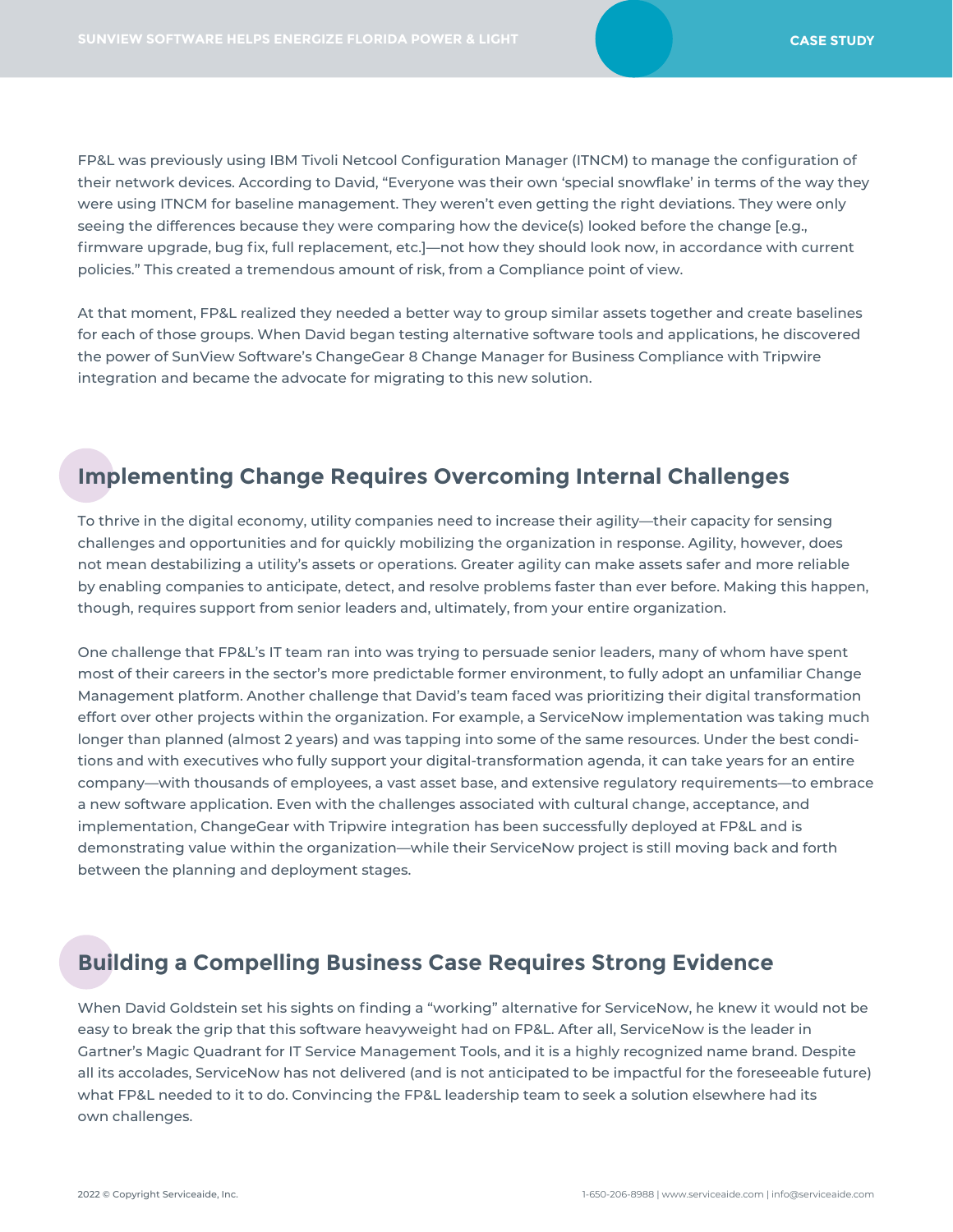The first concept that David needed to test and prove was that ChangeGear with Tripwire integration could allow authorized requesters to submit whitelisted change elements, while unauthorized requesters and/or elements could be stopped and immediately generate a condition report. David's test passed as expected, since he knew that Tripwire's NERC Solution Suite enables a risk-based solution used by hundreds of members of the North American bulk power system. Tripwire's engineers stay current about changes to both technology and standards, helping utility companies like FP&L stay continually compliant and resilient. That ongoing intelligence enables Tripwire's automation solution to keep FP&L current with changes to industry practices, updates to NERC CIP policies, and methods to efficiently apply new controls to new asset classes when needed.

The second concept that David Goldstein needed to prove was that ChangeGear and Tripwire could handle defects that were not ready to proceed to the next step in the normal workflow. When David and his team began testing SunView Software's ChangeGear 8 Change Manager for Business Compliance with Tripwire integration, ChangeGear's no-code FLEX module proved its value by allowing FP&L to essentially create their own module to handle risk mitigation. The "Mitigation" module, as David calls it, is his way of deferring defects that are not ready to move forward in the workflow. At FP&L, defects are time-sensitive and need to be applied within 35 days of being discovered. This rule helps keep everything on track. In the past, FP&L used Microsoft Excel spreadsheets stored on SharePoint to "hold" these defects, but there was no way to pull data for reports to track status. ChangeGear's FLEX "Mitigation" module handles these special cases in a more automated fashion, reducing time and effort in dealing with spreadsheets.

Third, and perhaps most important, David needed to prove that ChangeGear with Tripwire could group similar assets together, create baselines for each of those groups, and identify deviations from the baselines. Yes, this functionality worked too.

As a bonus, being able to deploy ChangeGear and Tripwire together in a shorter time and at a lower cost, while meeting all the project objectives, made it even easier to build a compelling case to justify using ChangeGear.

#### **Moving Ahead with ChangeGear 8**

FP&L has been able to leverage ChangeGear's no-code/low-code design and implement nearly all the monitoring and management functions of their enterprise using "out of the box" capabilities. Integrating ChangeGear with Tripwire took advantage of the API functionality, which allows the two platforms to operate seamlessly together. SunView's partnership with Tripwire makes implementation even easier because David and his team do not have to concern themselves with the details of getting these two companies to work together. The FP&L management group essentially defines their business need, while SunView and Tripwire work together to make it happen.

Since NERC CIP requires FP&L to record, track, and justify every one of the hundreds of ports, protocols, and services on their devices and traversing their networks, FP&L is expanding their auditing capabilities. Industry auditors list this as one of the biggest challenges they see in the field, so FP&L is focused on making the process better. Given that Tripwire includes the tools needed to provide the evidence and the confidence FP&L's managers expect, tighter integration to meet audit requirements will be a big win for everyone.